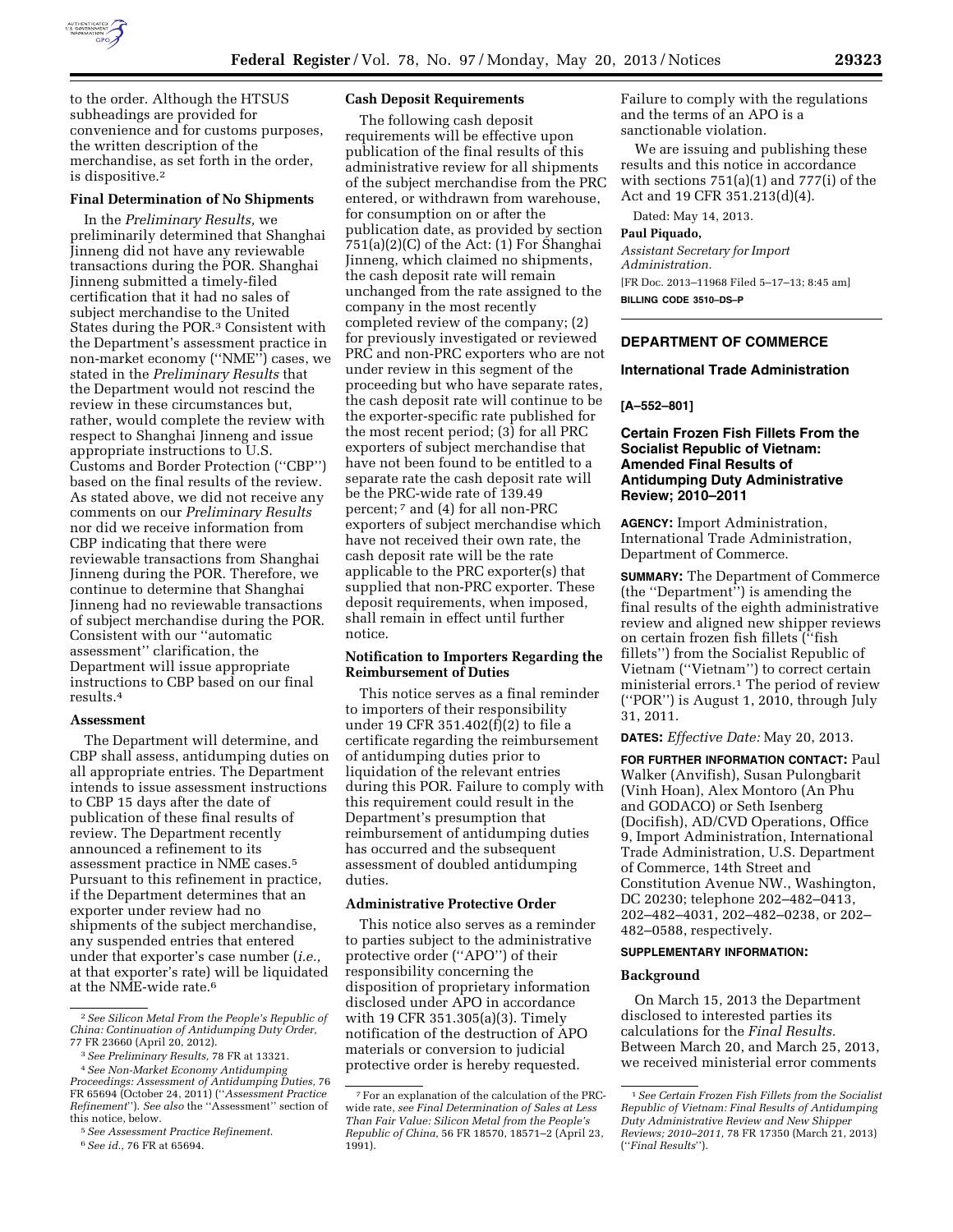and rebuttal comments from interested parties.2

## **Scope of the Order**

For a full description of the products covered by the antidumping duty order, *see* Memorandum to Paul Piquado, Assistant Secretary for Import Administration, through Gary Taverman, Senior Advisor for Antidumping and Countervailing Duty Operations, from James C. Doyle, Director, Office 9, ''Eighth Administrative Review and Aligned New Shipper Reviews of Certain Frozen Fish Fillets from the Socialist Republic of Vietnam: Ministerial Error Allegation Memorandum,'' dated concurrently with this notice (''Ministerial Error Memo''), which is incorporated by reference.

### **Ministerial Errors**

Section 751(h) of the Tariff Act of 1930, as amended (the ''Act''), and 19 CFR 351.224(f) define a ''ministerial error'' as an error ''in addition, subtraction, or other arithmetic function, clerical error resulting from inaccurate copying, duplication, or the like, and any similar type of unintentional error which the Secretary considers ministerial.'' After analyzing interested parties' ministerial error comments, we have determined, in accordance with section 751(h) of the Act and 19 CFR 351.224(e), that we made the following ministerial errors in our calculations for the *Final Results:* (a) We unintentionally mislabeled Anvifish's whole fish usage rate; (b) we inadvertently miscalculated Docifish's diesel fuel consumption; and (c) we unintentionally included returned sales in Anvifish's and Vinh Hoan's margin calculations. For a detailed discussion of all alleged ministerial errors, as well as the Department's analysis, *see* the Ministerial Error Memo.

In accordance with section 751(h) of the Act and 19 CFR 351.224(e), we are amending the *Final Results* of the administrative review of fish fillets from Vietnam. The revised weighted-average dumping margins are detailed below.

## **Amended Final Results of the Administrative Review**

The amended weighted-average dumping margins for the administrative review are as follows:

| Exporter                                                                                                                           | Weighted-<br>average<br>margin<br>$(USD/kg)$ <sup>3</sup> |
|------------------------------------------------------------------------------------------------------------------------------------|-----------------------------------------------------------|
| Vinh Hoan Corporation 4<br>Anvifish Joint Stock Company <sup>5</sup><br>An Giang Agriculture and Food<br>Import-Export Joint Stock | 0.19<br>2.39                                              |
| Company<br>Asia Commerce Fisheries Joint                                                                                           | 1.29                                                      |
| Stock Company<br>Binh An Seafood Joint Stock                                                                                       | 1.29                                                      |
| Company<br>Cadovimex II Seafood Import-<br><b>Export and Processing Joint</b>                                                      | 1.29                                                      |
| Stock Company<br>Hiep Thanh Seafood Joint                                                                                          | 1.29                                                      |
| Stock Company                                                                                                                      | 1.29                                                      |
| Hung Vuong Corporation                                                                                                             | 1.29                                                      |
| Nam Viet Corporation<br>NTSF Seafoods Joint Stock                                                                                  | 1.29                                                      |
| Company                                                                                                                            | 1.29                                                      |
| QVD Food Company Ltd. 6<br>Saigon Mekong Fishery Co.,                                                                              | 1.29                                                      |
| htd ht<br>Southern Fisheries Industries                                                                                            | 1.29                                                      |
| Company Ltd<br>Vinh Quang Fisheries Corpora-                                                                                       | 1.29                                                      |
| tion                                                                                                                               | 1.29                                                      |
| Vietnam-Wide Rate <sup>7</sup>                                                                                                     | 82.11                                                     |

<sup>3</sup> In the third administrative review of the order, the Department determined that it would calculate per-unit assessment and cash deposit rates for all future reviews. *See Certain Frozen Fish Fillets from the Socialist Republic of Vietnam: Final Results of Antidumping Duty Administrative Review and Partial Rescission,* 73 FR 15479, 15480–81 (March 24, 2008).

4This rate is applicable to the Vinh Hoan Group, which includes Vinh Hoan, Van Duc Food Export Joint Company and Van Duc Tien Giang. In the sixth review of the order, the Department found Vinh Hoan, Van Duc, and VDTG to be a single entity. *See Certain Frozen Fish Fillets From the Socialist Republic of Vietnam: Notice of Preliminary Results and Partial Rescission of the Sixth Antidumping Duty Administrative Review and Sixth New Shipper Review,* 75 FR 56062, 56068 (September 15, 2010). Because there has been no evidence submitted since that review which would call this determination into question, we continue to find these companies to be part of a single entity. Therefore, we will assign this rate to the companies in the single entity.

5 Includes the trade name Anvifish Co., Ltd. 6This rate is also applicable to QVD Dong Thap Food Co., Ltd. (''Dong Thap'') and Thuan Hung Co., Ltd. (''THUFICO''). In the second review of this order, the Department found QVD Food Company Limited, Dong Thap and THUFICO to be a single entity and, because there have been no changes to this determination since that administrative review, we continue to find these companies to be part of a single entity. Therefore, we will assign this rate to the companies in the single entity. *See Certain Frozen Fish Fillets from the Socialist Republic of Vietnam: Preliminary Results of Antidumping Duty Administrative Review,* 71 FR 53387 (September 11, 2006).

# **Disclosure**

We will disclose the calculations performed for these amended final results to interested parties within five days of the date of publication of this notice in accordance with 19 CFR 351.224(b).

### **Assessment Rates**

notice.

Pursuant to section 751(a)(2)(A) of the Act and 19 CFR 351.212(b), the

Department will determine, and U.S. Customs and Border Protection (''CBP'') shall assess, antidumping duties on all appropriate entries of subject merchandise in accordance with the amended final results of this review. The Department intends to issue appropriate assessment instructions directly to CBP 15 days after publication of the amended final results of this administrative review and new shipper reviews. However, on April 9, 17 and 23, 2013, the U.S. Court of International Trade issued preliminary injunctions enjoining liquidation of certain entries made during the POR which are subject to the antidumping duty order on fish fillets from Vietnam.9 Accordingly, the Department will not issue assessment instructions to CBP for any entries subject to the above-mentioned injunctions after publication of this

For assessment purposes, we calculated importer (or customer) specific assessment rates for merchandise subject to this review. We will continue to direct CBP to assess importer-specific assessment rates based on the resulting per-unit (*i.e.,* per-kg) rates by the weight in kilograms of each entry of the subject merchandise during the POR. Specifically, we calculated importer-specific duty assessment rates on a per-unit rate basis by dividing the total dumping margins (calculated as the difference between normal value and export price, or constructed export price) for each importer by the total sales quantity of subject merchandise sold to that importer during the POR. If an importer (or customer)-specific assessment rate is *de minimis* (*i.e.,* less than 0.50 percent), the Department will instruct CBP to assess that importer (or customer's) entries of subject merchandise without regard to antidumping duties, in accordance with 19 CFR 351.106(c)(2).

<sup>2</sup>The interested parties include: The Catfish Farmers of America, and individual U.S. catfish processors (collectively ''Petitioners''), An Phu Seafood Corporation (''An Phu''), Anvifish Joint Stock Company (''Anvifish''), Docifish Corporation (''DOCIFISH''), Godaco Seafood Joint Stock Company (''GODACO''), and Vinh Hoan Corporation (''Vinh Hoan'').

<sup>7</sup>The Vietnam-wide rate includes the following companies which are under review, but which did not submit a separate rate application or certification: Nam Viet Company Limited; East Sea Seafoods Joint Venture Co., Ltd.; and Vinh Hoan Company, Ltd.

<sup>8</sup>The rate for the Vietnam-wide entity did not change from the *Final Results.* 

<sup>9</sup>*See Anvifish Joint Stock Company* v. *United States,* CIT Court No. 13–00138, dated April 9, 2013; *Vietnam Association of Seafood Exporters and Producers* v. *United States,* CIT Court No. 13– 141, dated April 17, 2013; *Binh An Seafood Joint Stock Company* v. *United States,* CIT Court No. 13– 155, dated April 23, 2013.